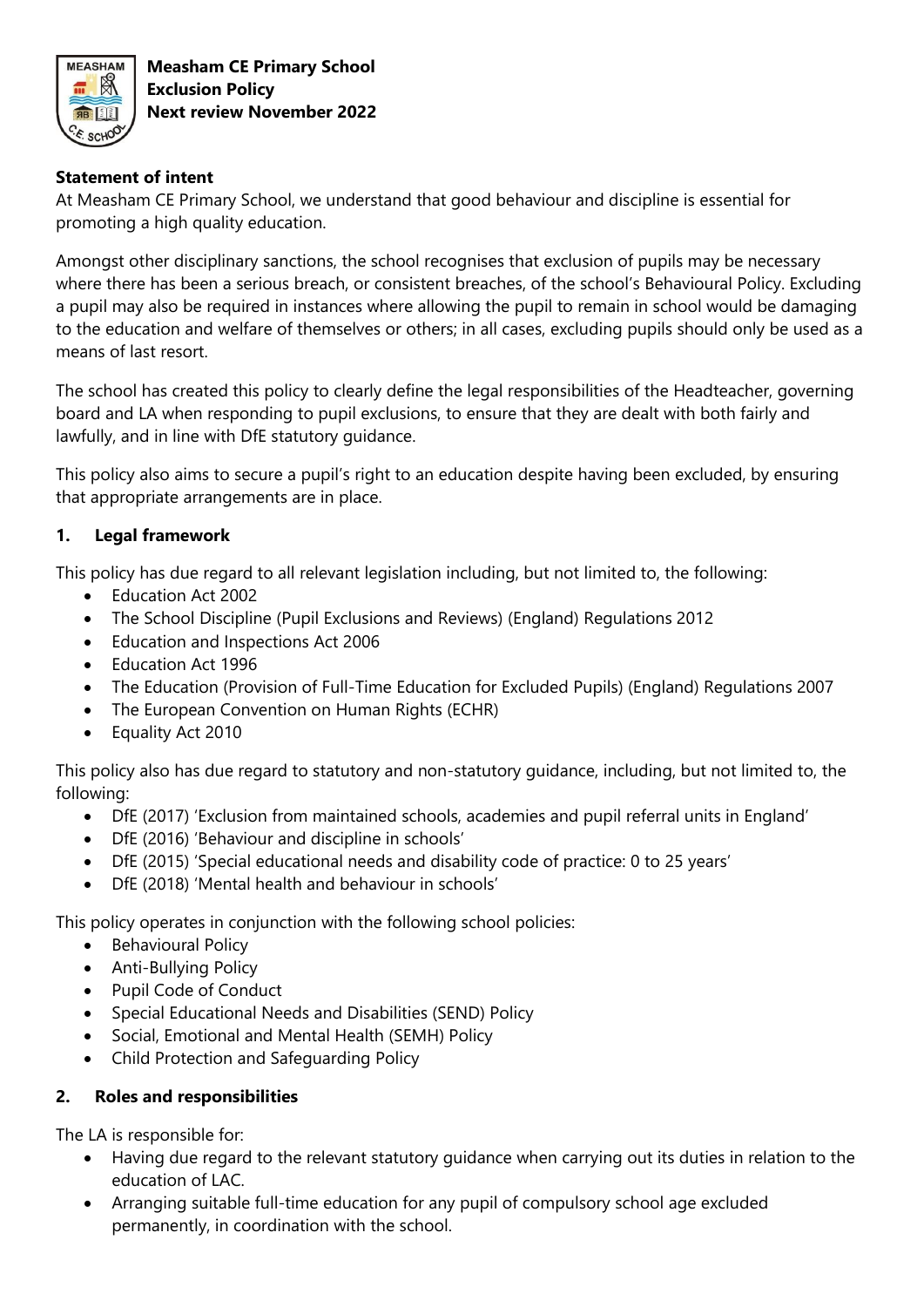- Reviewing and reassessing pupils' needs in consultation with their parents where they have an EHC plan and are excluded permanently, with a view to identifying a new placement.
- Arranging for an independent review panel hearing to review the decision of the governing board not to reinstate a permanently excluded pupil where required.
- Arranging the hearing without delay at a time, date and venue convenient for all parties.
- Ensuring the independent review panel consists of three or five members as appropriate, which represent the required categories.
- Appointing a clerk to provide advice to the panel and parties to the review on procedure, law and statutory guidance on exclusions.
- Ensuring all panel members and the clerk have received training within the two years prior to the date of the review.
- If requested by parents, appointing a SEND expert to attend the panel and covering the associated costs of this appointment.

The governing board is responsible for:

- Providing information to the Secretary of State and LA about any exclusions within the last 12 months.
- Arranging suitable full-time education for any pupil of compulsory school age excluded on a fixedterm basis.
- Considering parents' representations about exclusions within 15 school days of receiving notice if the appropriate requirements are met.
- Where an exclusion would result in a pupil missing a public examination or test, considering the exclusion before this date.
- Considering whether it would be appropriate for a pupil to be permitted onto the school premises to sit the public examination or test.
- Arranging the representation meeting at a time and date convenient to all parties, but in compliance with the statutory time limits.
- Adhering to its responsibilities to consider the reinstatement of pupils.
- Considering the interests and circumstances of the excluded pupil, including the circumstances in which they were excluded, and have due regard to the interests of others at the school.
- Using the civil standard of proof (based on the 'balance of probabilities', it is more than likely that the fact is true) when establishing the facts relating to an exclusion.
- Ensuring clear minutes are taken of the representation meeting.
- Noting the outcome of the representation meeting on the pupil's education record, along with copies of relevant papers for future reference.
- Notifying the pupil's parents, the Headteacher and LA of its decision and the reasons for it, without delay.
- Where appropriate, informing parents of where to apply for an independent review panel.
- Informing parents of relevant sources of information.
- Ensuring a pupil's name is removed from the school admissions register, where appropriate.
- Reconvening within 10 school days to reconsider reinstatement of a pupil where directed to do so by the exclusions review panel.

The clerk to the exclusions review panel is responsible for:

- Making reasonable efforts to inform the appropriate individuals that they are entitled to:
	- Make written representations to the panel.
	- Attend the hearing and make oral representations to the panel.
	- Be represented.
- Making reasonable efforts to circulate copies of relevant papers at least five school days before the review to all parties.
- Giving all parties details of those attending and their role, once the position is clear.
- Attending the review and ensuring that minutes are produced in accordance with instructions from the panel.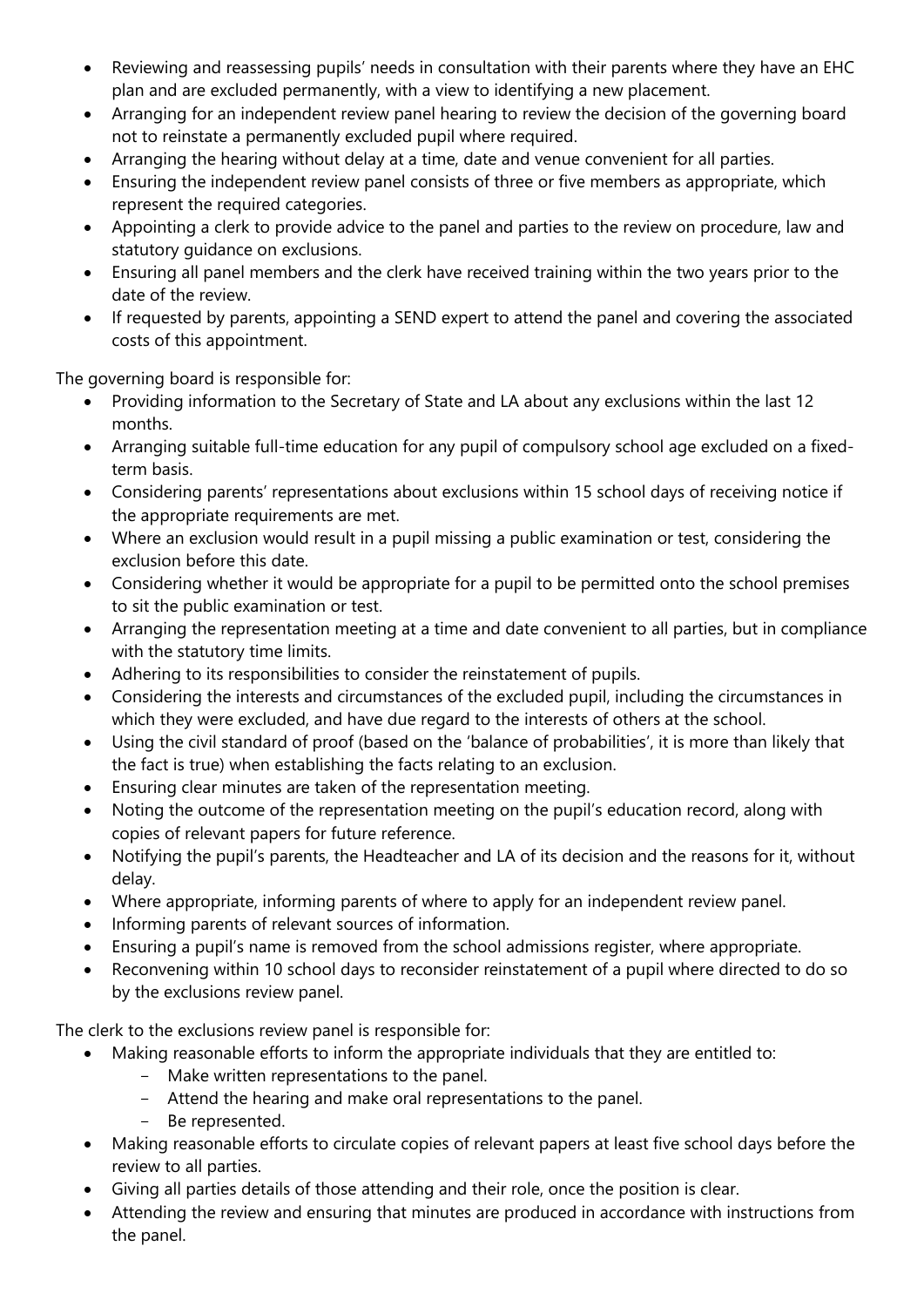The Headteacher is responsible for:

- Implementing good levels of discipline to ensure all pupils can benefit from the opportunities provided by education and to minimise potential exclusions.
- Applying the civil standard of proof when establishing the facts in relation to an exclusion.
- Complying with their statutory duties in relation to pupils with SEND when administering the exclusion process, as outlined in the Special Educational Needs and Disabilities (SEND) Policy.
- Considering any contributing factors that are identified after an incident of poor behaviour has occurred, e.g. if a pupil has suffered bereavement, bullying or has a mental health issue.
- Considering the use of a multi-agency assessment for a pupil who demonstrates persistent disruptive behaviour.
- Reviewing the effectiveness of exclusions as a sanction, e.g. if a pupil has received multiple exclusions or is approaching the legal limit for exclusions in an academic year.
- Considering what extra support may be needed to identify and address the needs of individual pupils, particularly those with SEND, eligible for FSM, LAC and those from certain ethnic groups.
- Engaging effectively with parents in supporting the behaviour of pupils with additional needs.
- Determining whether a pupil will be excluded on disciplinary grounds.
- Withdrawing any exclusions that have not been reviewed by the governing board, where appropriate.
- Ensuring any decision to exclude is lawful, rational, reasonable, fair and proportionate.
- Complying with the requirements of the Equality Act 2010 when deciding whether to exclude a pupil.
- Ensuring they have considered their legal duty of care when sending a pupil home following an exclusion.
- Making the decision to exclude based on the evidence available at the time, regardless of any police investigation and/or criminal proceedings.
- Notifying a pupil's parents without delay where the decision is taken to exclude the pupil, including the days on which the parents must ensure the pupil is not present in a public place at any time during school hours, as well as any other necessary information statutorily required.
- Ensuring that all information provided to parents is clear and easily understood.
- Notifying the governing board and LA of their decision to exclude a pupil where appropriate, as well as the pupil's home authority if required.
- Notifying the governing board once per term of any exclusions not already notified.
- Organising suitable work for excluded pupils where alternative provision cannot be arranged.

# **3. Grounds for exclusion**

The school will only exclude a pupil where it is absolutely necessary, and where all other possible disciplinary sanctions, as detailed in the school's Behavioural Policy, have failed to be successful.

The following examples of behaviour may underline the school's decision to exclude a pupil:

- Any incident which poses a risk to other pupils or members of staff, e.g. bringing a weapon onto the premises
- Any incident which breaches the law
- Persistent and severe bullying
- Verbal and physical abuse
- Constant disruption
- A single, serious and major incident, e.g. serious assault on another individual leading to injury

Pupils can be excluded on a fixed-period basis, i.e. up to 45 school days within a year, or permanently. Similarly, pupils can be permanently excluded following a fixed-period exclusion, where further evidence is presented. In all cases, the Headteacher will decide which exclusion period a pupil will be subject to, depending on what the circumstances warrant.

# **4. The Headteacher's power to exclude**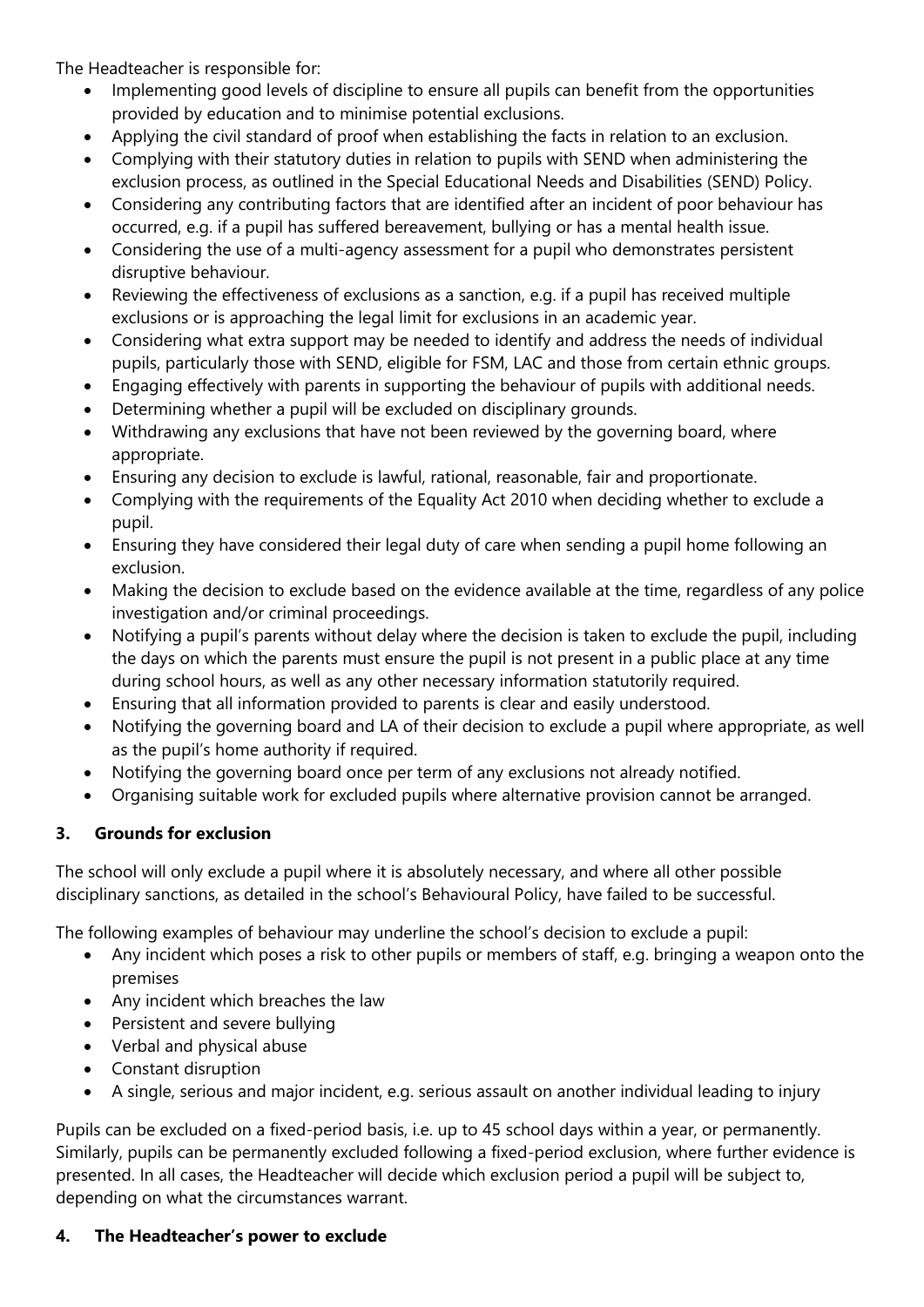Only the Headteacher has the power to exclude a pupil from the school, and is able to decide whether this is on a fixed-period or permanent basis. All exclusions will only be issued on disciplinary grounds.

The Headteacher is able to exclude pupils from the premises where their behaviour is disruptive during lunchtime. All lunchtime exclusions will be counted as half of a school day. The Headteacher is also able to consider a pupil's disruptive behaviour outside of the school premises as grounds for exclusion, in accordance with the school's Behavioural Policy.

When sending a pupil home following any exclusion, the Headteacher will ensure that they exercise their duty of care at all times and will always inform the parents.

Any decision made to exclude a pupil will be lawful, proportionate and fair, with respect to legislation relating directly to exclusions and the school's wider legal duties, including the ECHR. At all times, the Headteacher will take into account their legal duties under the Equality Act 2010 and the 'Special educational needs and disability code of practice: 0 to 25 years', ensuring that they do not discriminate on any grounds, e.g. race, sex, disability, and will not increase the severity of a pupil's exclusion on these grounds.

The Headteacher will apply the civil standard of proof when responding to the facts relating to an exclusion, i.e. that 'on the balance of probabilities' it is more likely than not that the facts are true.

The Headteacher may withdraw any exclusion that has not already been reviewed by the governing board.

The Headteacher will not issue any 'informal' or 'unofficial' exclusions, e.g. sending a pupil home to 'cooloff', regardless of whether or not the parents have agreed to this. The Headteacher will not use the threat of exclusion as a means of instructing parents to remove their child from the premises.

All exclusions will be formally recorded on the pupil information system.

## **5. Factors to consider when excluding a pupil**

When considering the exclusion of a pupil, the Headteacher will:

- Allow the pupil the opportunity to present their case.
- Take into account any contributing factors that are identified after a case of poor behaviour has occurred, e.g. if the pupil's wellbeing has been compromised, or they have been subjected to bullying.
- Take into consideration whether the pupil has received multiple exclusions or is approaching the legal limit of 45 excluded days per school year, and whether exclusion is serving as an effective sanction.
- Consider early intervention to address underlying causes of disruptive behaviour, including liaising with external agencies, to assess pupils who demonstrate consistently poor behaviour.

The Headteacher will consider what extra support may be available for vulnerable pupil groups whose exclusion rates are higher, to reduce their risk of exclusion, including the following:

- LAC
- Pupils eligible for FSM
- Pupils with SEND
- Certain ethnic groups

The Headteacher will consider avoiding permanently excluding LAC, those with SEMH issues or pupils with an EHC plan. Where any member of staff has concerns about vulnerable pupil groups and their behaviour, they will report this to the Headteacher, who will instigate a multi-agency assessment to determine whether the behavioural issues might be a result of educational, mental health or other needs and vulnerabilities. The full assessment procedures are outlined in the school's Social, Emotional and Mental Health (SEMH) Policy.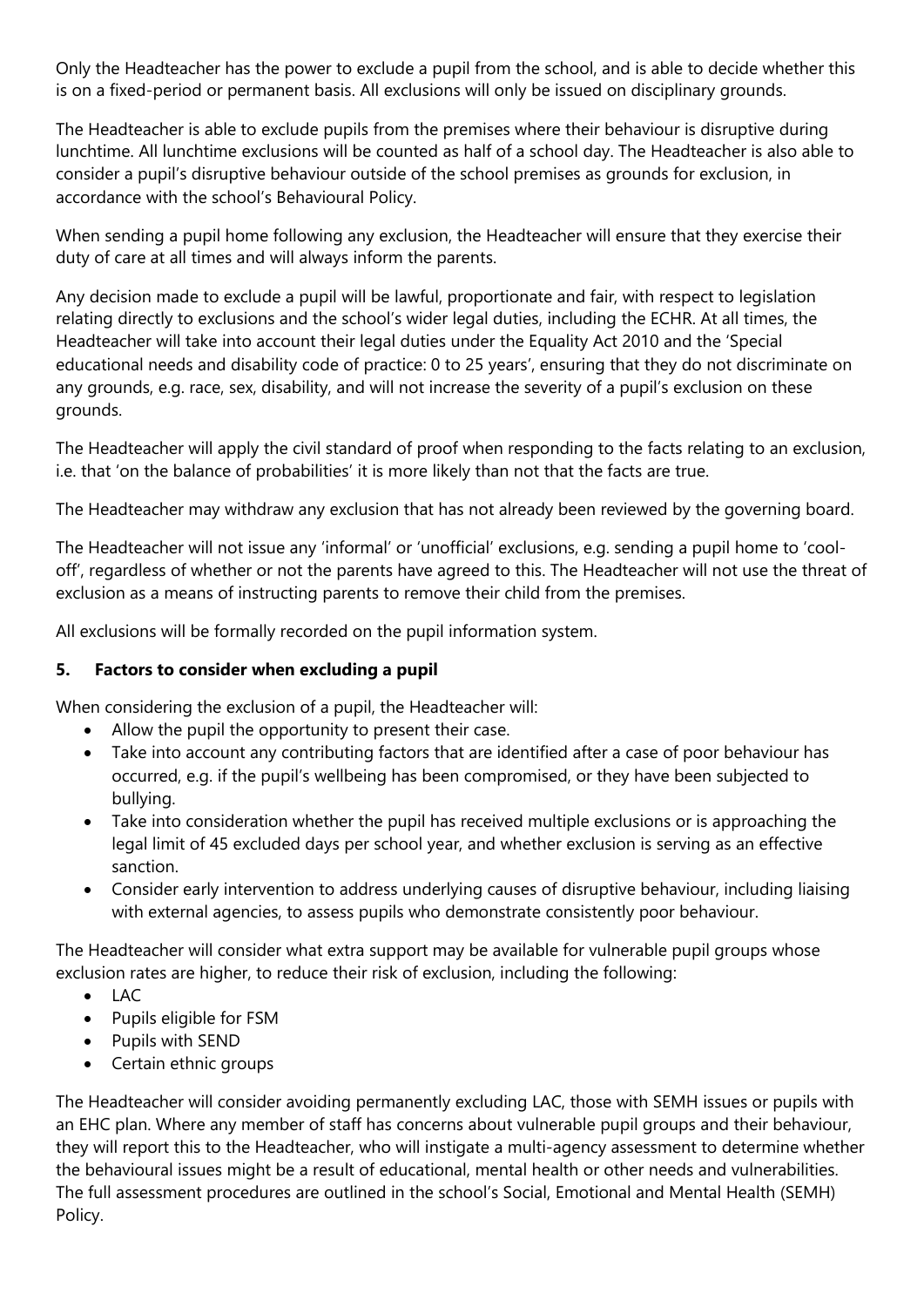Where SEND or SEMH issues are identified, an individual behaviour plan will be created using the graduated response outlined in the school's Behavioural Policy. If the pupil continues to endanger the physical or emotional wellbeing of other pupils or staff, despite exhausting the graduated response process, then exclusion may be considered. In accordance with the Equality Act 2010, under no circumstances will a pupil with identified SEND or SEMH issues be excluded before the graduated response process has been completed.

Where a pupil with SEND or SEMH issues is permanently excluded because of a SEND- or SEMH-related need that could not be met at the school, detailed records will be kept highlighting that these pupils are closely tracked and showing that the school has a close relationship with the pupil's next destination.

The Headteacher will work in conjunction with the parents of any pupil with additional needs to establish the most effective support mechanisms.

# **6. Duty to inform parents**

Following the Headteacher's decision to exclude a pupil, they will immediately inform the parents, in person or by telephone, of the period of the exclusion and the reasons behind this.

The Headteacher will inform the parents in writing (electronically if written permission has been received from the parents for notices to be sent this way) of the following:

- The reason(s) for the exclusion
- The length of the fixed-period exclusion or, for a permanent exclusion, the fact that it is permanent
- Their right to raise any representations about the exclusion to the governing board, including how the pupil will be involved in this and how the representations will be made
- Their right to attend a meeting where there is a legal requirement for the governing board to consider the exclusion, and the fact that they are able to bring an accompanying individual
- The arrangements that have been made for the pupil to continue their education prior to the organisation of any alternative provision, or the pupil's return to school
- Relevant sources of free, impartial information

Where the pupil is of compulsory school age, the Headteacher will inform the parents by the end of the afternoon session that for the first five days of the exclusion (or until the start date of any alternative provision or the end of the exclusion where this is earlier), parents are legally required to ensure that their child is not present in a public place during school hours without justification, and that parents may receive a penalty fine if they fail to do so.

Where the Headteacher has arranged alternative provision, they will also inform the parents of the following:

- The start and end date for any provision of full-time education
- The address at which the provision will take place
- Any information necessary for the pupil to identify the person they should report to on the starting date

Where the Headteacher is unable to provide information on alternative provision by the end of the afternoon session, they will provide the information in a subsequent written notice without further delay, and within 48 hours of the pupil beginning the provision. If the alternative provision is due to begin before the sixth day of the exclusion, the Headteacher is able to give less than 48 hours of notice, with parental consent.

If the Headteacher has decided to exclude the pupil for a further fixed period following their original exclusion, or to permanently exclude them, they will notify the parents without delay and issue a new exclusion notice to parents.

**7.** Duty to inform the governing board and LA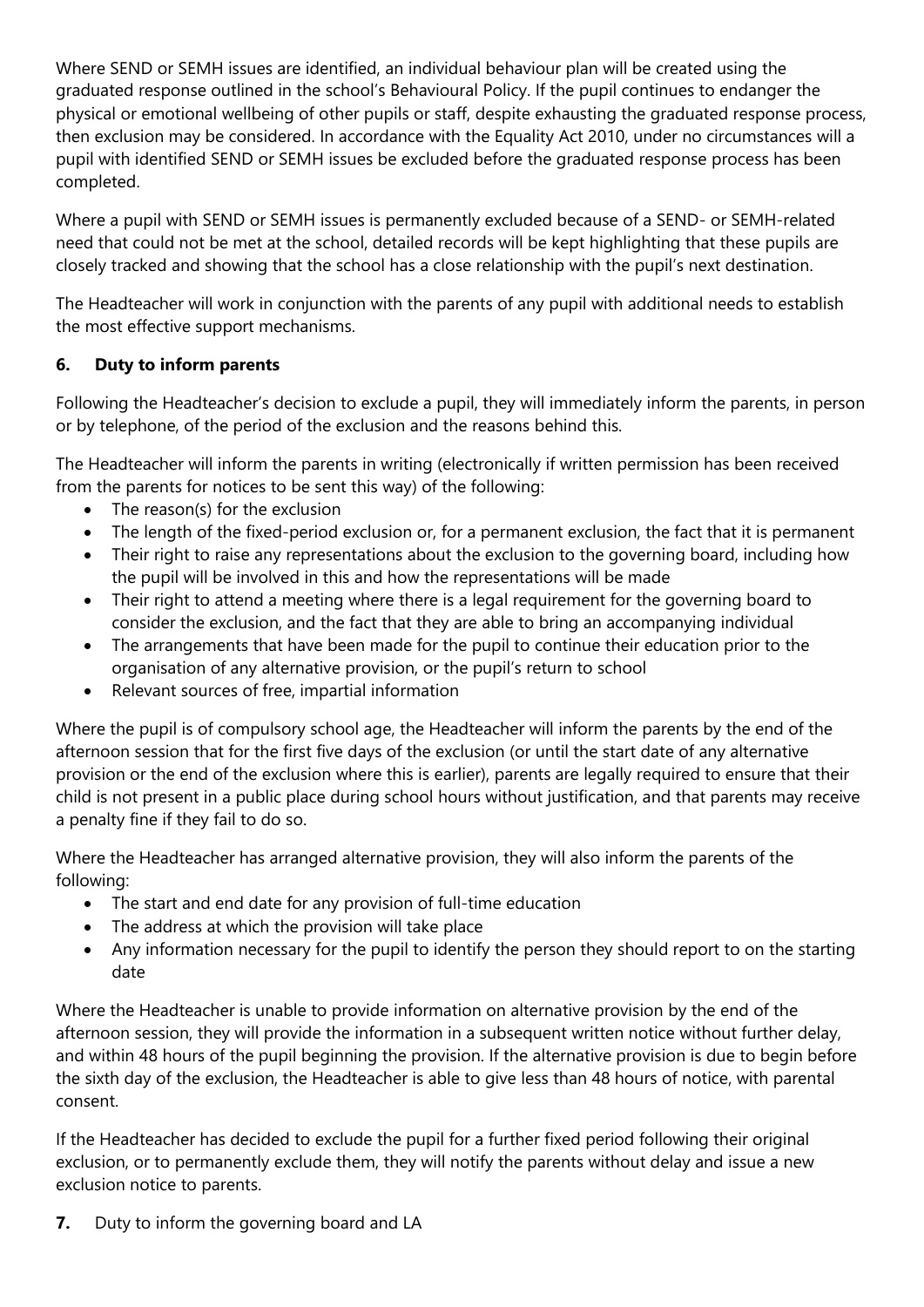The Headteacher will inform the governing board and LA, without delay, of the following:

- Any permanent exclusions (including where a fixed-period exclusion is followed by a decision to permanently exclude the pupil)
- Any exclusions which would result in the pupil being excluded for more than five school days in a term (or more than 10 lunchtimes)
- Any exclusions which would result in the pupil being absent from an examination or national curriculum test

For any exclusions, other than those above, the Headteacher will notify the governing board and LA once per term. All notifications to the governing board and LA will include the reasons for exclusion and the duration of any fixed-period exclusion.

If the pupil who is excluded lives outside the LA in which the school is located, the Headteacher will notify the pupil's 'home authority'.

**8.** Arranging education for excluded pupils

For any fixed-period exclusions of more than five school days, the governing board will arrange suitable full-time education for the pupil, which will begin no later than the sixth day of exclusion. Where a pupil receives consecutive fixed-period exclusions, these will be regarded as cumulative, and full-time education will still have to be provided from the sixth day of exclusion. For permanent exclusions, full-time education will also be provided for the pupil from the sixth day of exclusion.

The governing board will not arrange full-time education for any pupil who is currently in their final year of compulsory education, and who does not have any further public examinations to sit.

The governing board is aware that it is beneficial to excluded pupils to begin their alternative education arrangements before the sixth day of exclusion; therefore, the governing board will always attempt to arrange alternative provision before the sixth day of exclusion. Where it is not possible to arrange alternative provision during the first five days of exclusion, the school will ensure that they take reasonable steps to set and mark work for the excluded pupil.

If a pupil with SEND has been excluded, the governing board will ensure that:

- Any alternative provision is arranged in consultation with the pupil's parents, who are able to request preferences.
- When identifying alternative provision, any EHC plan is reviewed or the pupil's needs are reassessed, in consultation with the pupil's parents.

## **9.** Considering exclusions

The governing board will consider any representations made by parents regarding exclusions.

Parents and, where requested, a friend or representative, the Headteacher, and a member of the LA will be invited to attend any consideration of exclusions and will be able to make representations. Any meeting to consider reinstatement of a pupil will be arranged at a date and time convenient for all parties, and in compliance with any statutory time limits.

The governing board will consider the reinstatement of an excluded pupil, where:

- The exclusion is permanent.
- The exclusion is fixed-period, and would bring the pupil's total number of excluded school days to more than 15 in any given term.
- The exclusion would result in the pupil missing a public examination.

In the case of a fixed-period exclusion where the pupil's total number of excluded days is more than 5 but less than 15 school days within a term, if requested by the parents, the governing board will consider exclusions within 50 school days of receiving notification.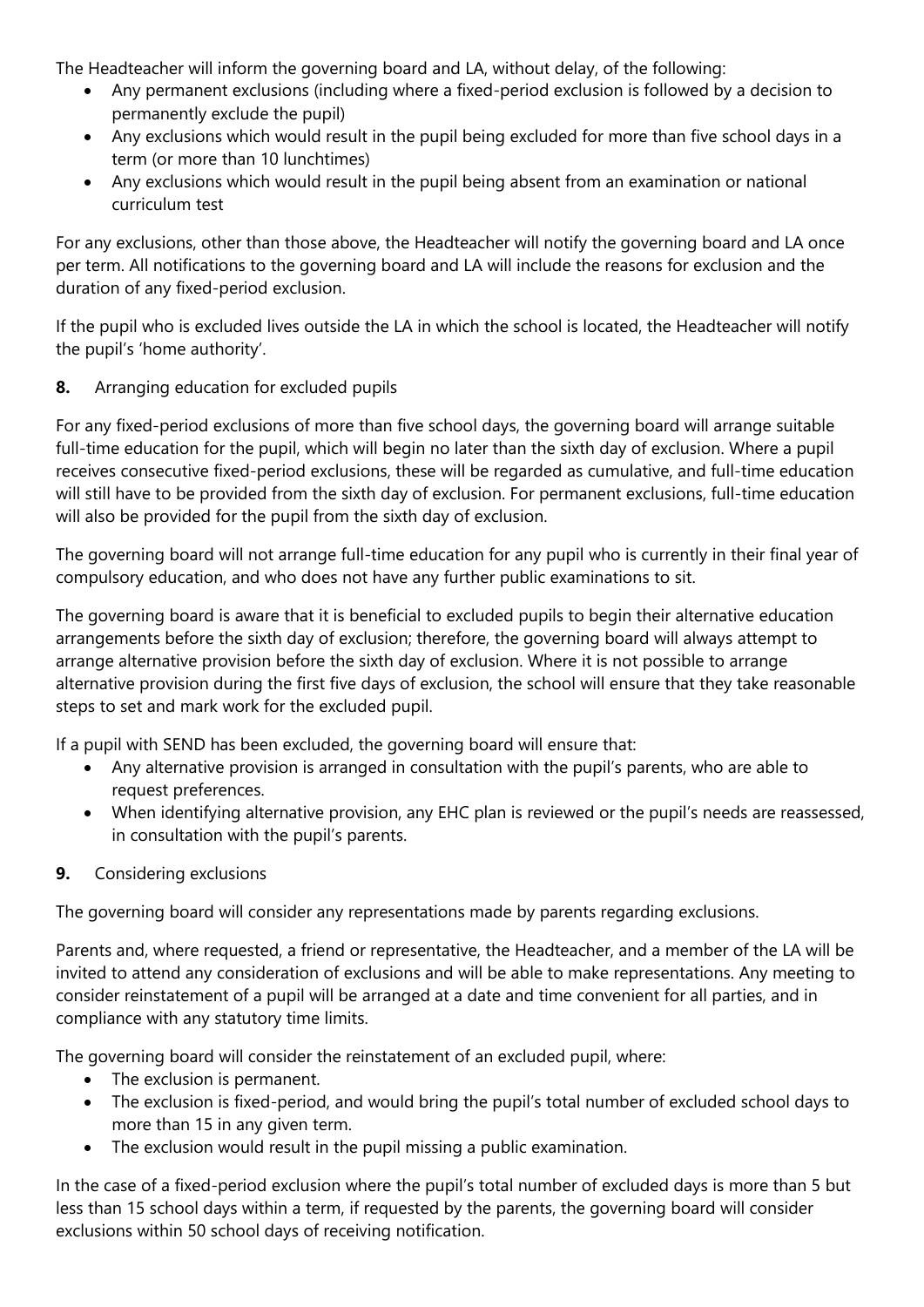In the case of a fixed period exclusion, where the pupil's total number of excluded school days does not amount to more than five, in the absence of any such representations, the governing board is not required to meet and cannot direct the reinstatement of the pupil.

Where exclusion would result in a pupil missing a public examination, the governing board will consider the exclusion before the test to decide whether the pupil should be reinstated in time to take the examination.

If it is not practicable for a sufficient number of governors to consider the decision before the examination, a smaller sub-committee will consider the exclusion and decide whether or not to reinstate the pupil.

In light of the above, the governing board will also consider whether it would be appropriate to allow the excluded pupil to enter the premises to take the examination.

When considering the reinstatement of an excluded pupil, the governing board will:

- Only discuss the exclusion with the parties present at the meeting.
- Ask for any written evidence prior to the meeting.
- Circulate any written evidence and information to all parties, at least five school days in advance of the meeting.
- Allow pupils and parents to be accompanied by a person of their choice to the meeting.
- Consider what reasonable adjustments need to be made to support the attendance and contribution of parties at the meeting.
- Identify the steps needed to enable and encourage the excluded pupil to attend the meeting and speak on their behalf, or how they may contribute personal views by other means if attendance is not possible.
- Consider the interests and circumstances of the excluded pupil, including the grounds for exclusion.

### **10. Reaching a decision**

After considering exclusions, the governing board will either:

- Decline to reinstate the pupil.
- Direct the reinstatement of the pupil immediately, or on a specified date.

If reinstatement would make no practical difference, e.g. if the pupil has already returned to school following a fixed-period exclusion or the parents make clear they do not want their child reinstated, the governing board will still consider whether the pupil should be officially reinstated, and whether the Headteacher's decision to exclude the pupil was fair, lawful and proportionate, based on the evidence presented.

The governing board will apply the civil standard of proof when responding to the acts relating to an exclusion, i.e. that on the 'balance of probabilities' it is more likely than not that the facts are true.

To reach a decision, the governing board will:

- Identify the steps they intend to take to ensure that all parties involved will have the opportunity to participate and present their views.
- Ensure that minutes are taken of the meeting as a record of the evidence that was considered.
- Ask all parties to withdraw from the meeting before concluding their decision.
- Consider whether the exclusion of the pupil was lawful, proportionate and fair, taking into account the Headteacher's legal duties and any evidence that was presented to the governing board in relation to the decision to exclude.
- Record the outcome of the decision on the pupil's educational records, along with copies, which will be kept for at least six months.
- Make a note of their findings, where they have considered an exclusion but cannot reinstate the pupil.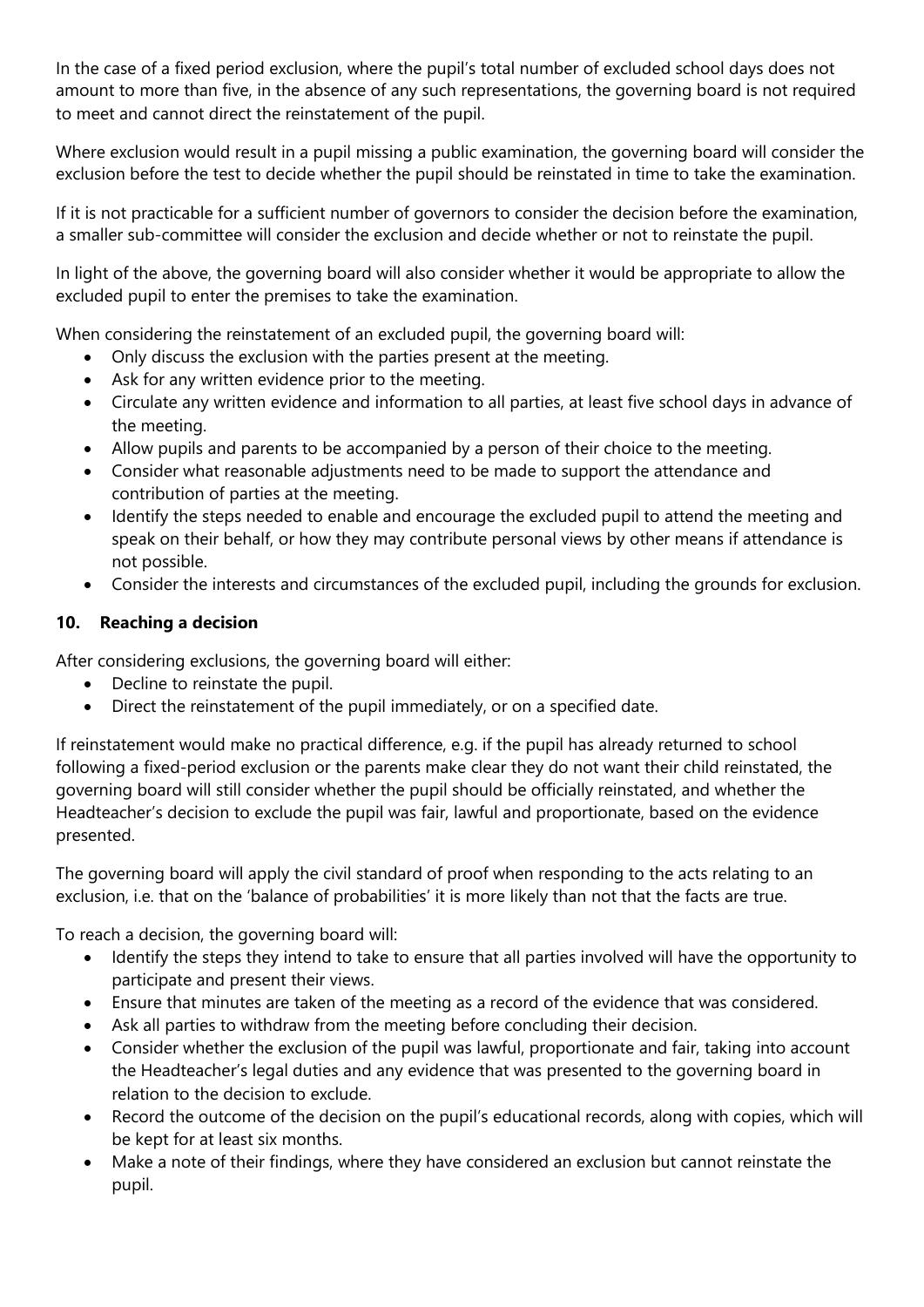### **11. Notification of considered exclusions**

The governing board will notify the parents of the excluded pupil, the Headteacher and the LA of their decision following the consideration of an exclusion, in writing and without delay.

In the case of a permanent exclusion, where the governing board decides not to reinstate the pupil, they will notify the parents:

- That it is permanent, and their right for it to be reviewed by an independent review panel.
- Of the date by which an application for review must be made.
- Of the name and address of whom the review application should be submitted to.
- That any application should set out the grounds on which it is being made and that, where appropriate, this should include reference to how a pupil's SEND is considered relevant to the exclusion.
- That, regardless of whether a pupil has been identified as having SEND, the parents have a right to require the governing board to ensure a SEND expert attends the review.
- Of the role of the SEND expert that will attend the review, and that the parents will not be charged for this.
- That they are required to make it clear if they wish for a SEND expert to attend the review.
- That they may appoint someone at their own expense to make representations to the panel.

The governing board will also notify parents that, if they believe an exclusion has been issued as a result of discrimination, then they are required to make a claim under the Equality Act 2010 to the First-tier Tribunal (SEND), and that this should be within six months of when the discrimination allegedly took place. After any conclusion, the governing board will notify the parents, and all other parties involved, of the decision that was made and the reasoning for this, in sufficient detail.

# **12. Removing permanently excluded pupils from the school register**

The Headteacher will remove pupils from the school register if:

- 15 school days have passed since the parents were notified of the governing board's decision not to reinstate the pupil and no application for an independent panel review has been received.
- The parents have stated in writing that they will not be applying for an independent panel review following a permanent exclusion.

If an application for an independent panel review has been made within 15 school days, the Headteacher will wait until the review has been determined, or abandoned, and until the governing board has completed any reconsideration that the panel recommended or directed it to carry out, before removing the pupil from the school register.

If a pupil's name is to be removed from the register, the headteacher will make a return to the LA, which will include:

- All the particulars which were entered in the register.
- The address of any parent with whom the pupil normally resides.
- The grounds upon which the pupil's name is to be removed from the register.

Any return to the LA will be made as soon as the grounds for removal are met and no later than the date in which the pupil's name was removed.

If a pupil's name has been removed from the register and a discrimination claim is made, the pupil may be reinstated following a decision made by the First-tier Tribunal (SEND) or County Court.

Whilst a pupil's name remains on the admissions register, the appropriate code will be used to mark the pupil's attendance:

- Code B: Education off-site
- Code D: Dual registration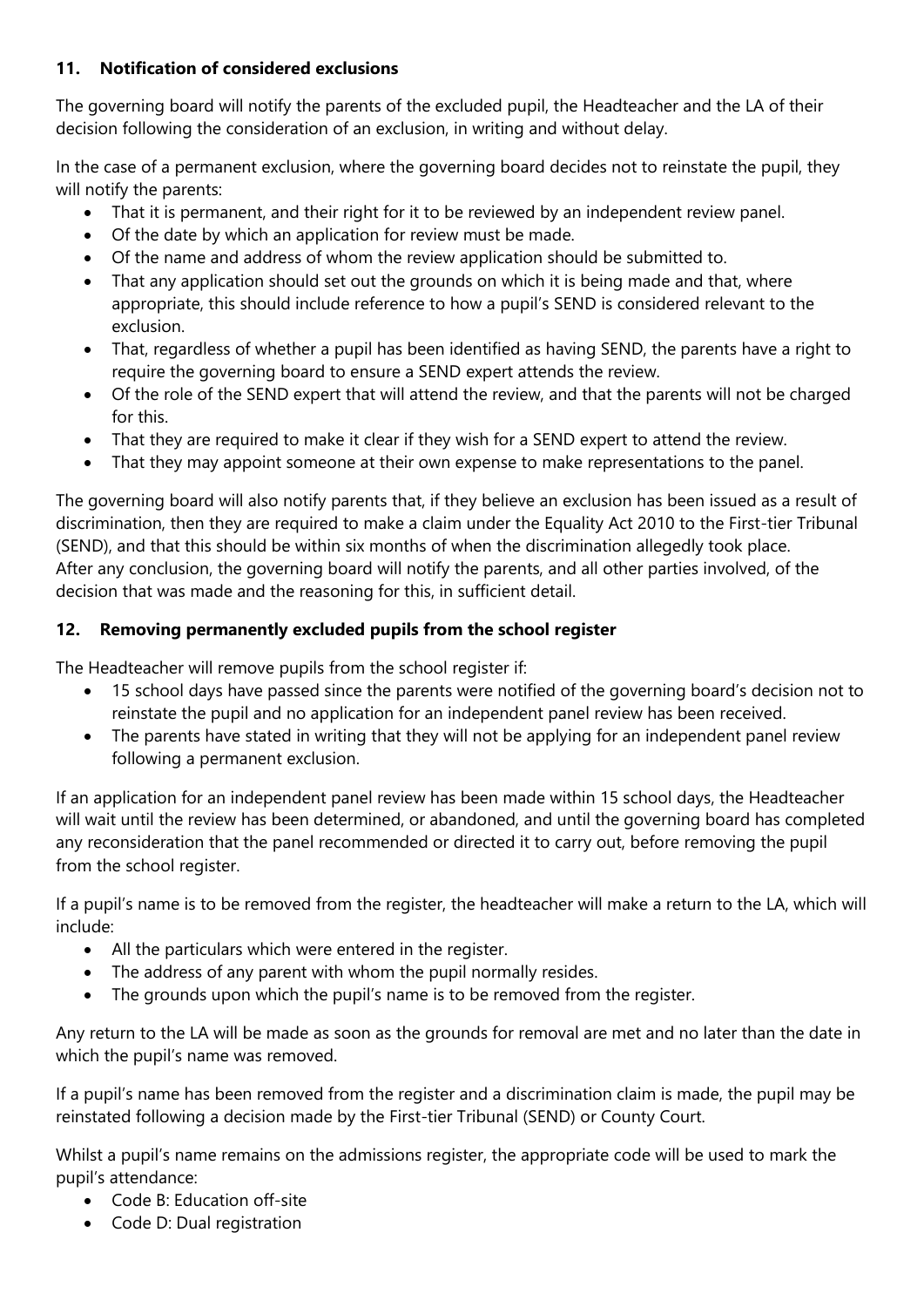Code E: Absent and not attending alternative provision

# **13.** Independent review panel

The LA will review the governing board's decision not to reinstate a permanently excluded pupil if the parents submit their application for this within the required time frame.

The LA will constitute an independent review panel of three or five members that represent the following categories:

- A lay member to chair the panel. This individual will not have worked in any school in a paid capacity.
- A current or former school governor who has served for at least 12 consecutive months in the last 5 years.
- A Headteacher or individual who has been a Headteacher within the last 5 years.

Parents are required to submit their applications within:

- 15 school days of the governing board's notification of their decision.
- 15 school days of the final determination of a discriminatory claim made under the Equality Act 2010.

Any application made outside of the above timeframe will not be reviewed. Parents are able to request an independent panel review even if they did not make a case to, or attend, the governing board's initial consideration of the exclusion.

The LA will adhere to all statutory guidelines when conducting an independent panel review, as outlined in the DfE's statutory guidance document 'Exclusion from maintained schools, academies and pupil referral units in England'.

# **14. Appointing a SEND expert**

If requested by parents in their application for an independent review panel, the LA will appoint a SEND expert to attend the panel and covers the associated costs of this appointment. Parents have a right to request the attendance of a SEND expert at a review, regardless of whether the school recognises that their child has SEND.

The LA will make arrangements to indemnify the SEND expert against any legal costs and expenses reasonably incurred as a result of any decisions or actions connected to the review and which are taken in good faith.

An individual will not serve as a SEND expert if they have, or at any time have had, any connection with the LA, school, parents or pupil, or the incident leading to the exclusion, which might reasonably be taken to raise doubts about their ability to act impartially; however, an individual is not taken to have such a connection solely because they are an employee of the LA.

The SEND expert will be a professional with first-hand experience of the assessment and support of SEND, as well as an understanding of the legal requirements on schools in relation to SEND. Examples of suitable individuals might include educational psychologists, specialist SEND teachers, SENCOs and behaviour support teachers.

Recently retired individuals are not precluded from fulfilling this role; however, during interview, the LA will assess the knowledge of such individuals in order to ensure that they have a good understanding of current practice and the legal requirements on schools in relation to SEND.

Whilst individuals are not automatically taken to be partial simply because they are an employee of, or contracted by, the LA, they will not have had any previous involvement in the assessment or support of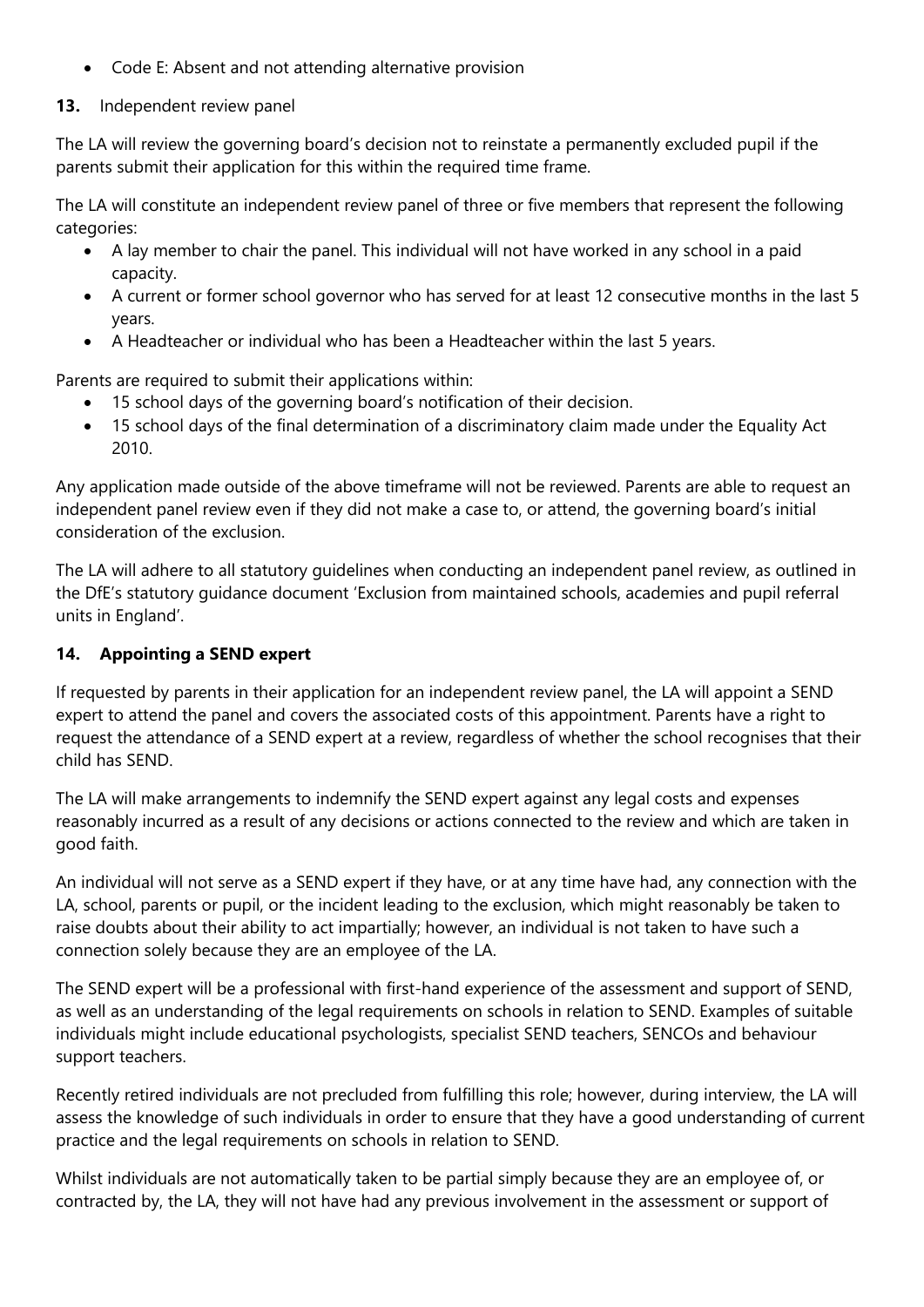SEND for the excluded pupil, or siblings of the excluded pupil. The LA will request that prospective SEND experts declare any conflict of interest at the earliest opportunity.

The final decision on the appointment of a SEND expert is for the LA to make, but it will take reasonable steps to ensure that parents have confidence in the impartiality and capability of the SEND expert. Where possible, this will include offering parents a choice of SEND expert. In order to meet its duties within the statutory time frame, the LA will consider maintaining a list of individuals capable of performing the role of SEND expert in advance of a request.

The LA will determine the amount of any payment in relation to the appointment of the SEND expert, such as financial loss, travel and subsistence allowances.

# **15. The role of a SEND expert**

The SEND expert's role is analogous to an expert witness, providing (orally and/or written) impartial advice to the panel on how SEND might be relevant to the exclusion. The SEND expert will base their advice on the evidence provided to the panel. The SEND expert's role does not include making an assessment of the pupil's SEND.

The focus of the SEND expert's advice will be on whether the school's policies which relate to SEND, or the application of these policies in relation to the excluded pupil, were legal, reasonable and procedurally fair. If the SEND expert believes that this was not the case, they will, where possible, advise the panel on the possible contribution this could have made to the circumstances of the pupil's exclusion.

Where the school does not recognise that a pupil has SEND, the SEND expert will advise the panel on whether they believe the school acted in a legal, reasonable and procedurally fair way with respect to the identification of any SEND that the pupil may potentially have, and any contribution that this could have made to the circumstances of the pupil's exclusion.

The SEND expert will not criticise a school's policies or actions simply because they believe a different approach should have been followed or because another school might have taken a different approach.

## **16. Appointing a clerk**

The LA will decide whether to appoint a clerk to the independent review panel, or to make alternative arrangements to administer the panel.

Where a clerk is appointed, the LA will ensure that the clerk did not serve as clerk to the governing board when the decision was made not to reinstate the pupil.

## **17. The role of a clerk**

The clerk's role is to provide advice to the panel and parties to the review on procedure, law and statutory guidance on exclusions.

The clerk will:

- Identify, in advance of the meeting, whether the excluded pupil wishes to attend the panel hearing, taking reasonable steps to enable the pupil to feedback their views, irrespective of their attendance.
- Identify, in advance of the meeting, whether any alleged victims of the incident(s) leading up to the exclusion wish to attend the panel hearing, taking reasonable steps to enable them to feedback their views, irrespective of their attendance.
- Ensure that the panel is able to hear from any witnesses to the incident(s) leading to the exclusion, taking into account the fact that some of these people may be pupils at the school. Pupils under 18 will not be allowed to appear in person without parental consent.
- Inform the parents, Headteacher and governing board, that they are entitled to make oral and written representations to the panel, attend the hearing, and be represented.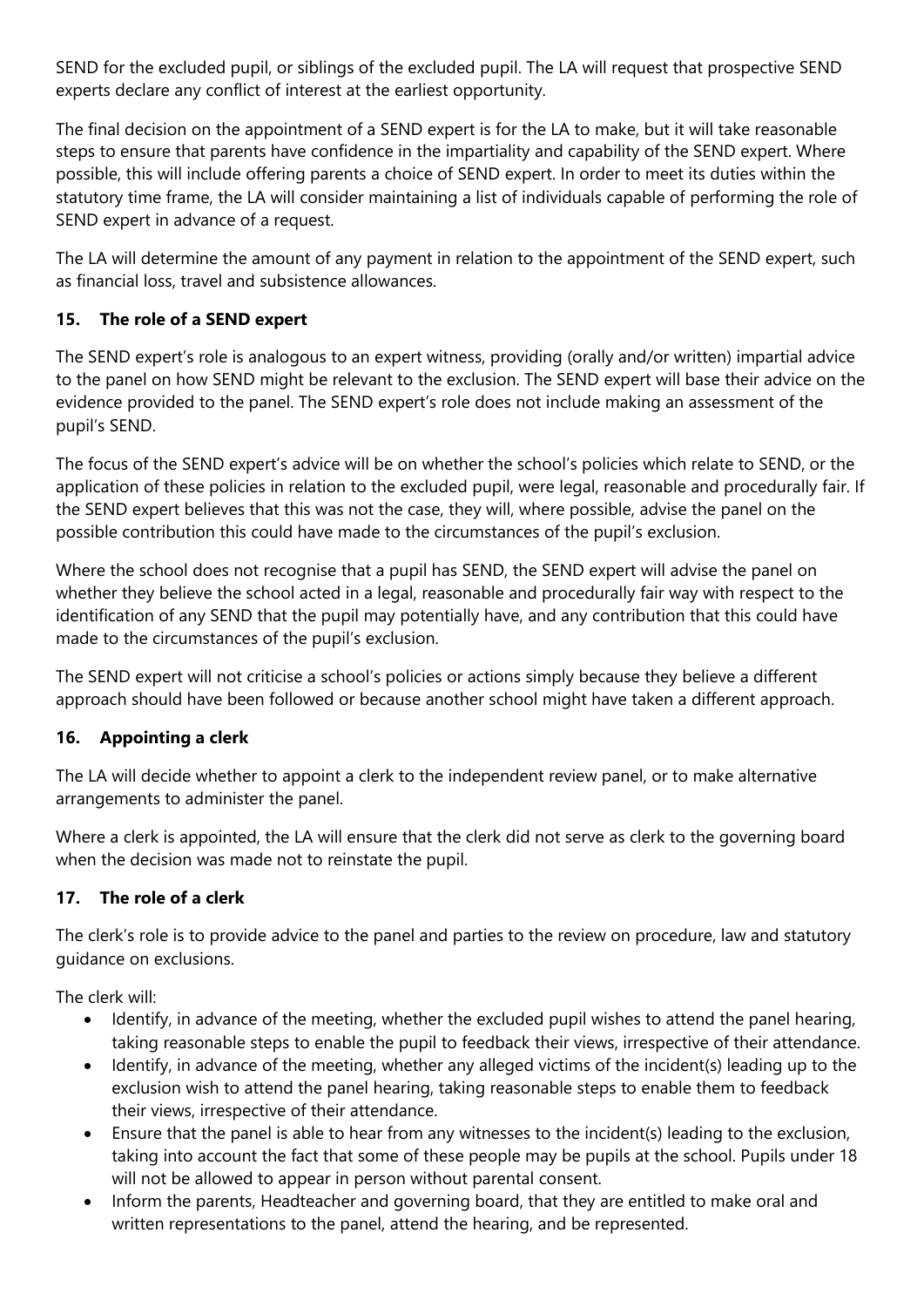- Ensure that all parties are:
	- Provided with copies of relevant papers at least five school days before the review, notifying the panel if any requested documents have not been provided in case the panel wishes to adjourn until a later date.
	- Informed about who is attending the meeting, and what their roles are.
- Attend the review and ensure that minutes are produced in accordance with instructions from the independent review panel.

Where a clerk is not appointed, the LA will undertake the functions outlined above.

### **18. The duties of the independent review panel**

The role of the panel is to review the governing board's decision not to reinstate a permanently excluded pupil. In reviewing the decision, the panel will consider the interests and circumstances of the excluded pupil, including the circumstances in which the pupil was excluded, and have regard to the interests of other pupils and people working at the school. The panel will apply the civil standard of proof, rather than the criminal standard of 'beyond reasonable doubt'.

Following the review, the panel will do one of the following:

- Uphold the decision
- Recommend that the governing board reconsiders reinstatement
- Quash the decision and direct that the governing board reconsiders reinstatement

The panel's decision does not have to be unanimous and can be decided by a majority vote. It is binding on the pupil, parents, the governing board, Headteacher and the LA.

### **19. Reconsidering reinstatement following a review**

Where the independent review panel instructs the governing board to reconsider their decision not to reinstate a pupil, they will do so within 10 school days of being given notice of the review panel's decision.

The school is aware that if, following an instruction to reconsider, the governing board does not offer to reinstate the pupil, then the school will be required to make a payment of £4,000 directly to the LA area in which the school is located.

Where the independent review panel recommends that the governing board should reconsider their decision not to reinstate a pupil, they will do so within 10 school days of being given notice of the review panel's decision. The school is aware that if, following a recommendation to reconsider, the governing board does not offer to reinstate the pupil, it will not be subject to a financial adjustment. If, following reconsideration, the governing board offers to reinstate the pupil but the parents decline, no adjustment will be made to the school's budget.

Following reconsideration, the governing board will notify the parents, the Headteacher and the LA of their reconsidered decision and the reasons for this.

### **20. Criminal investigations**

The Headteacher will not postpone taking a decision to exclude a pupil due to a police investigation being underway, or any criminal proceedings that are in place.

Particular consideration will be given by the Headteacher when deciding to exclude a pupil where evidence is limited by a police investigation, to ensure that any decision made is fair and reasonable.

If the governing board is required to consider the Headteacher's decision in these circumstances, they will not postpone the meeting and will make a decision based on the evidence available.

### **21. Training requirements**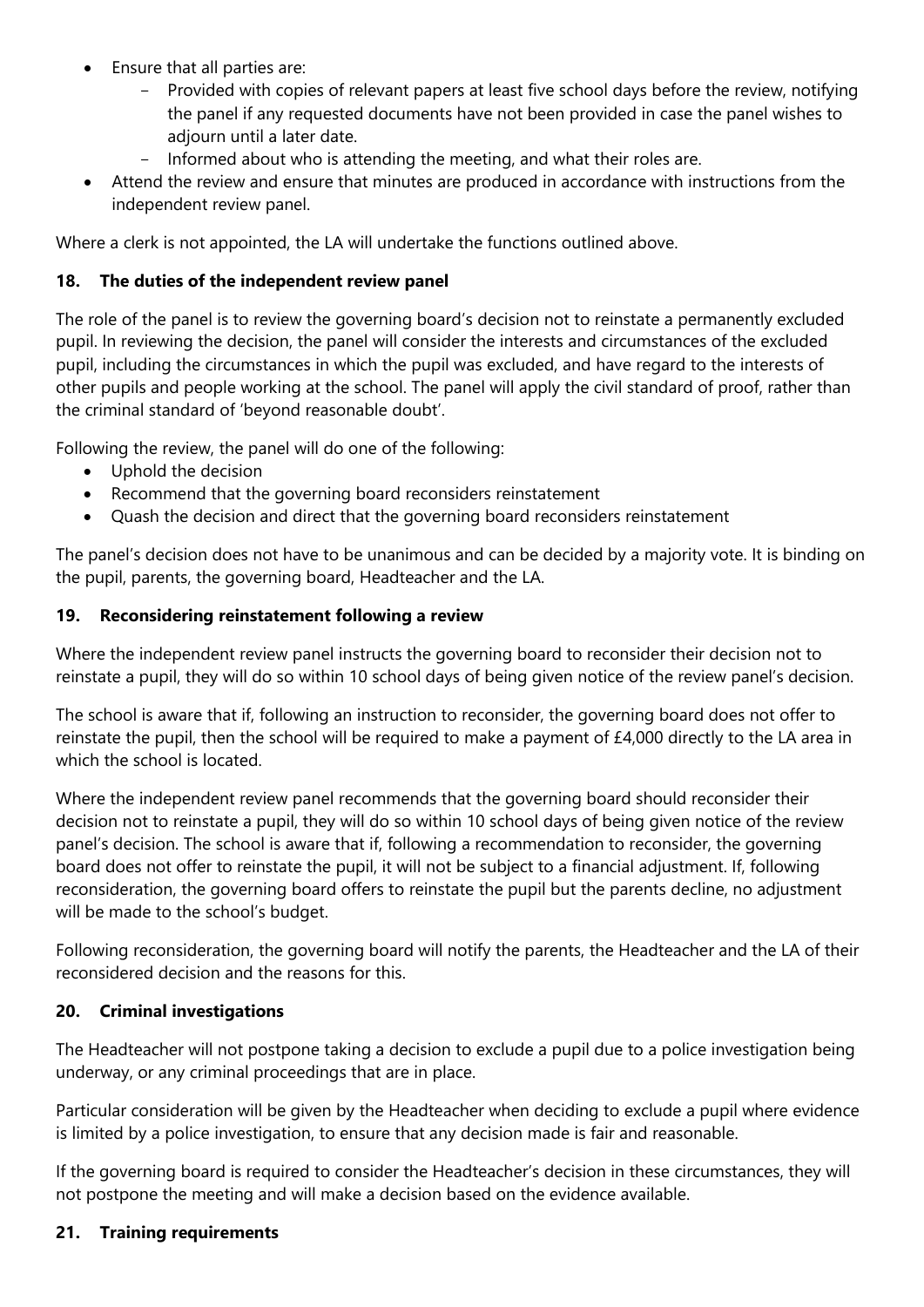The LA will ensure that all independent review panel members and clerks have received training within the two years prior to the date of the review. Training will cover:

The requirements of the legislation, regulations and statutory guidance governing exclusions.

- The need for the panel to observe procedural fairness and the rules of natural justice.
- The role of the chair of a review panel.
- The role of the clerk to a review panel.
- The duties of Headteacher's, governing boards and the panel under the Equality Act 2010.
- The effect of section 6 of the Human Rights Act 1998 and the need to act in a manner compatible with human rights protected by that Act.

Clerks will also have an up-to-date understanding on developments in case law which are relevant to exclusion.

## **22. Monitoring and review**

This policy will be reviewed annually by the Headteacher in conjunction with the governing board.